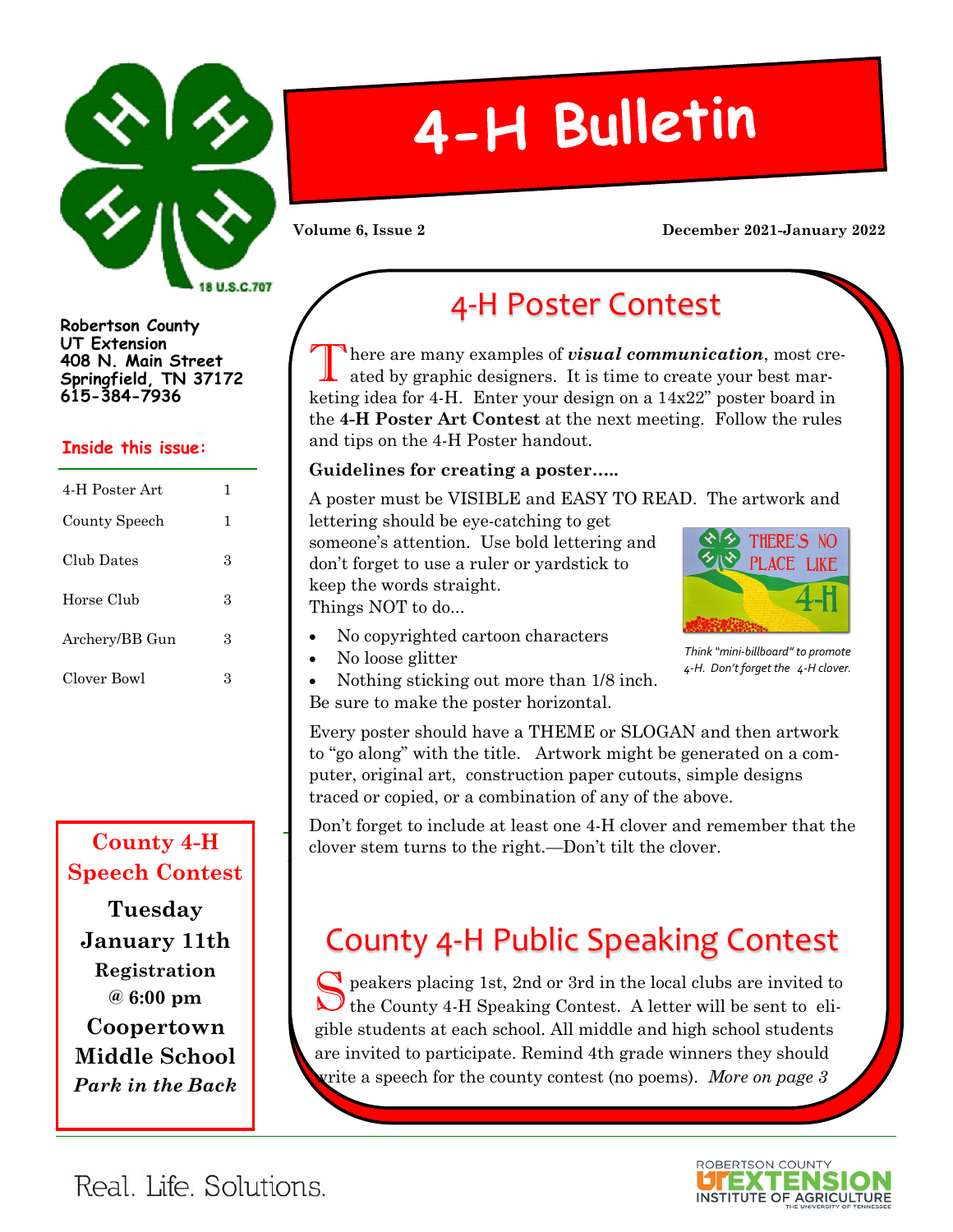## **Third Club Meeting Dates**

| now policy-if there is no school-no clubs, & we will<br>reschedule. Don't expect us the next day. If school is<br>late, we will try to get in touch with you to see if clubs can be<br>held, or if we need to reschedule. |                      | January 20th  | CVES 4th            |
|---------------------------------------------------------------------------------------------------------------------------------------------------------------------------------------------------------------------------|----------------------|---------------|---------------------|
|                                                                                                                                                                                                                           |                      | January 21st  | Heritage Elem 5th   |
|                                                                                                                                                                                                                           |                      | January 24th  | Clover Club         |
| January 6th                                                                                                                                                                                                               | CVES <sub>5th</sub>  | January 26th  | JBES 4th and 5th    |
| January 11th                                                                                                                                                                                                              | Speech Contest @ CMS | January 26th  | GMS                 |
| January 12th                                                                                                                                                                                                              | Coopertown 4th       | January 27th  | Heritage Elem 4th   |
| January 13th                                                                                                                                                                                                              | Coopertown 5th       | January 28th  | <b>GES</b>          |
| January 13th                                                                                                                                                                                                              | <b>WHHHS</b>         | February 3rd  | Krisle 4th and 5th  |
| January 14th                                                                                                                                                                                                              | Watauga              | February 4th  | Dayspring           |
| January 18th                                                                                                                                                                                                              | <b>ERES</b>          | February 8th  | Coopertown Middle   |
| January 19th                                                                                                                                                                                                              | JBHS 6th             | February 9th  | CPES 4th            |
|                                                                                                                                                                                                                           |                      | February 10th | CPES <sub>5th</sub> |

## **4-H Horse Opportunities**

A ny 4-H member (all grades) who is interested in horse judging, contact Mrs. Sam at samjknig@utk.edu . The Central Region Horse Bowl and Hippology competition will be January 22nd at Memorial Hall in Lebanon, TN. Practice meetings will be held every Wednesday at the Extension Office leading up to the event from 4-5pm

. The Central Region 4-H Horse Judging Contest will in March with the location TBD. Practice sessions will be conducted locally. If you are interested in Horse Judging please contact Mrs. Sam at samjknig@utk.edu

## **4-H Shooting Sports News**

The first January 4-H archery practice is set for Thursday, January 6th at 6:00 p.m. It will be held at the Robertson County Fairgrounds building behind the enterhe **first January 4-H archery practice** is set for Thursday, January 6th at 6:00 tainment stage. Categories include genesis, open compound and recurve. 4-H member must supply bow. For more information please contact [tmann1@utk.edu.](mailto:tmann1@utk.edu)

T he **4-H BB gun** group will start practicing in January. If you are interested contact Mr. Timmy at tmann1@utk.edu. Members submitting "For More Info" forms have been contacted and there only a few spots left.